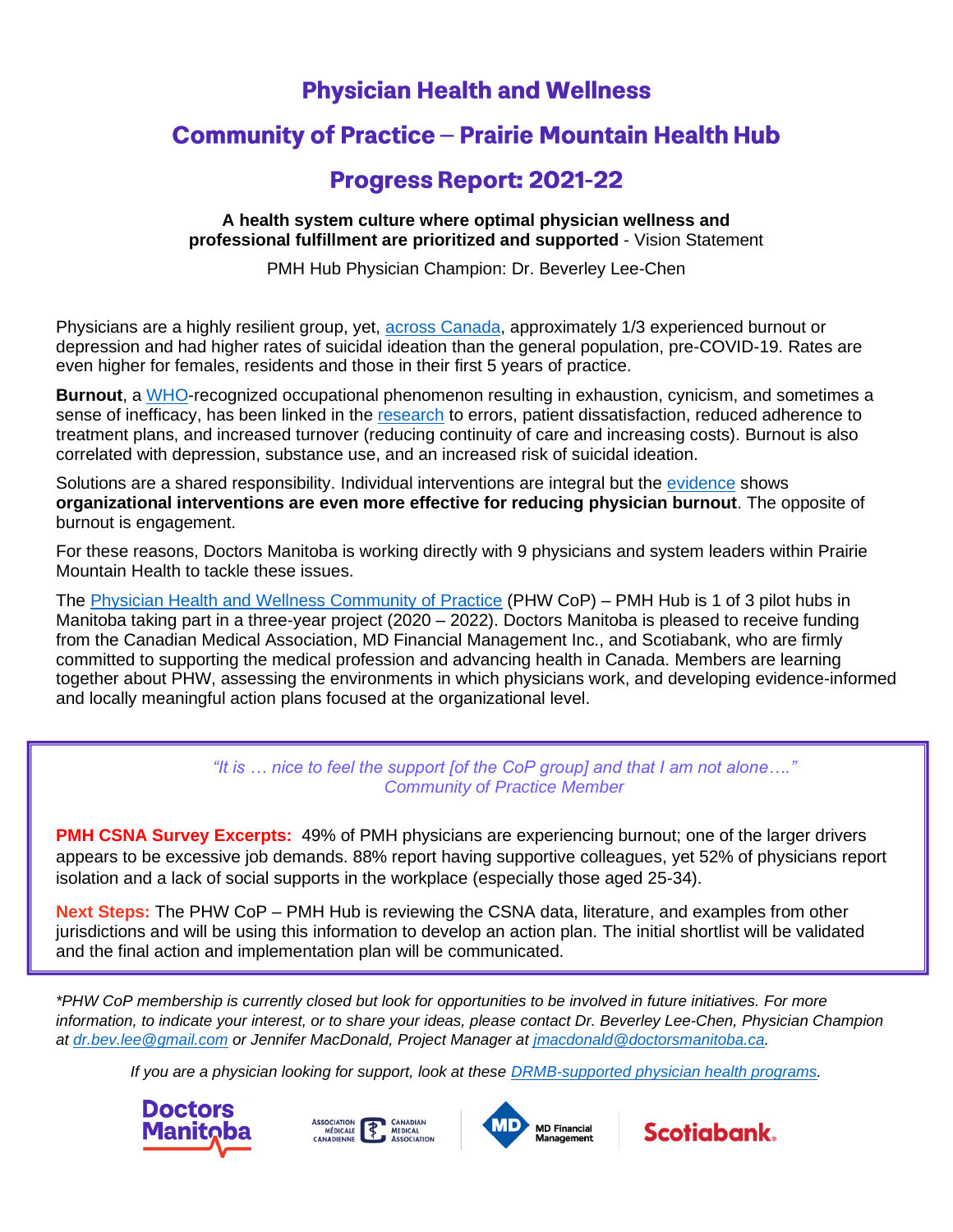### **Regional Physicians and Respondents\***

### **PMH Physicians**

- 271 physicians
	- $\circ$  67% male, 33% female
- There is a full spectrum of residents and early to late career physicians
- Approx. 25% are hospital-based

### **PMH CSNA Survey Respondents:**

- 118 responded (44% of those eligible) o 46% male, 54% female
- Most respondents 35-64 years of age
- 39% work in hospital-based settings

*\*as of January 2021; locums are not included in these figures*

## **CSNA Summary of Findings**

CSNA survey questions\* were based on research related to risk and protective factors.

Organizational-level factors in the research relate to workload, autonomy, work-life integration, collegiality and safety, organizational culture, workflow efficiency, and sufficient resources. Barriers to providing quality patient care can contribute to a sense of moral injury. Leaders impact these factors and can have a predictive impact on burnout and satisfaction of team members.

Individual-level factors from the research include (but are not limited to) physical activity, healthy eating, positive personal relationships, sleep, stress management (e.g. mindfulness approaches), career satisfaction, and meaning in work.

*\*n per question = 78-106; quotes represent themes, not consensus*

### **Local Strengths\***

83% are satisfied with their career in medicine

88% report working with supportive colleagues

77% report physicians feel free to ask questions / express concerns to physician colleagues

73% report a sense of cooperation and teamwork

Physicians ages 45-54 were most likely to report being impacted by most protective factors

• Research indicates [co-worker support](https://soci.ucalgary.ca/manageprofile/sites/soci.ucalgary.ca.manageprofile/files/unitis/publications/233-32724/well%2Bbeing%2Band%2Bphysicians.pdf) increases well-being and has a buffering effect on burnout, depression, and suicidal ideation; peer connections can increase psychological safety at work.

> *"The doctors working 'boots on the ground' have been bonding together to support each other."*

*"My [practice] environment has always been quite supportive of changes in my practice to accommodate family."*

69% of respondents reported eating healthy often or always

Where relevant, most physicians agree their time-off requests/scheduling needs get fair consideration by leadership (54% agree, 30% neither agree nor disagree)

> *\*% of respondents who indicated 'agree' or 'strongly agree'; quotes from CSNA survey respondents unless otherwise indicated*











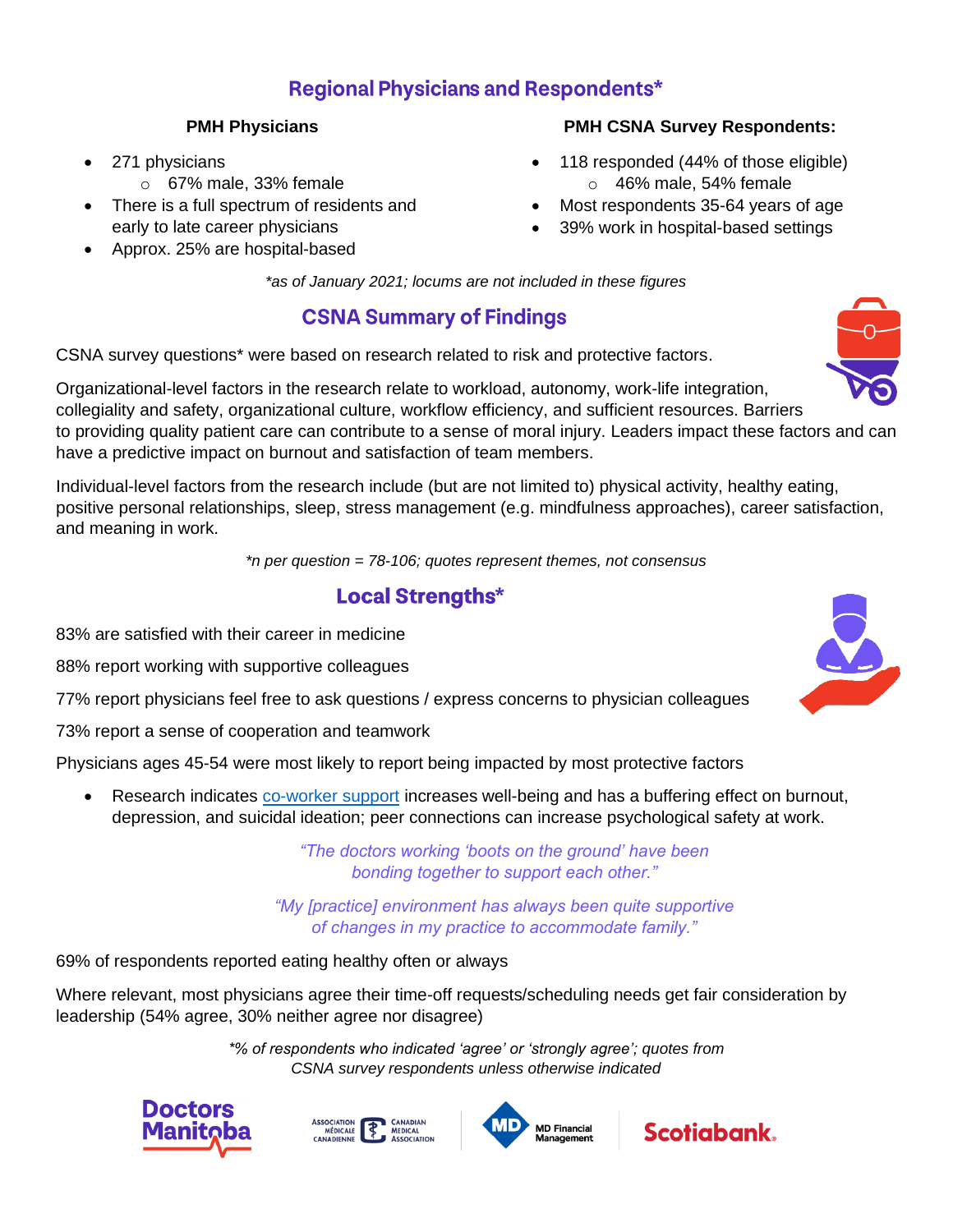## **Local Needs**

49% are experiencing high and very high levels of burnout

Respondents reported being moderately-extremely impacted by:

- **Excessive workload and job demands** (66%)
	- $\circ$  Physicians in clinic settings and those 25-34 years of age reported higher impacts
	- $\circ$  60% work more than 40 hours a week
	- $\circ$  52% are on-call an additional 60 or more hours per month (40% report being moderately extremely impacted by excessive on-call hours)

*"… Covering sick calls has been an issue. Some people never step up to help. Some always do. It leads to less days off."*

> *"It is often not the on-call hours that contribute, but the inability to take post-call time to rest."*

Research: [Each additional hour](https://onlinelibrary.wiley.com/doi/full/10.1111/joim.12752) per week of work taken home and each additional night on-call increases the odds of burnout. Demands can also be emotional and related to level of intensity.

- **Insufficient workplace resources** (59%)
	- $\circ$  Female physicians were more likely to report being impacted than males
- **Inefficient use of workplace resources** (51%)
	- $\circ$  Physicians working in clinic settings were more likely to report being impacted

*"Centralization … significantly diminishes flow of innovation and ideas, properly directed use of local resources, and staff morale."*

- **Isolation and lack of social supports in the workplace** (52%)
	- $\circ$  Physicians aged 25-34 reported higher impact than other age groups
- **Ineffective leadership behaviour** (49%), **Inflexible workplace policies** (48%)
	- o Physicians working in clinic settings were more likely to report impacts
		- $\circ$  Physicians disagreed or strongly disagreed that physicians are usually included in decisionmaking (47%) and that managers provide physicians with feedback/data on the effects of clinical decisions (43%)
			- Physicians aged 35-44 and 55-64 were more likely to report impacts
		- $\circ$  54% of male physicians and 55% of clinic-based physicians also reported impacts from unsupportive leadership behaviour

*"… [N]ew ideas have to be taken to many committees … before any decision can be made and … [then] to Provincial level for approval. New ideas feel like a waste of time and effort because of this system."*

*"Physicians are often solicited for input. However, at these meetings, it often seems like a decision/plan has already been made, with little room for modification…."*

Research: Learnable leaderships skills have [measurable impacts](https://pubmed.ncbi.nlm.nih.gov/25796117/) on team burnout and satisfaction.